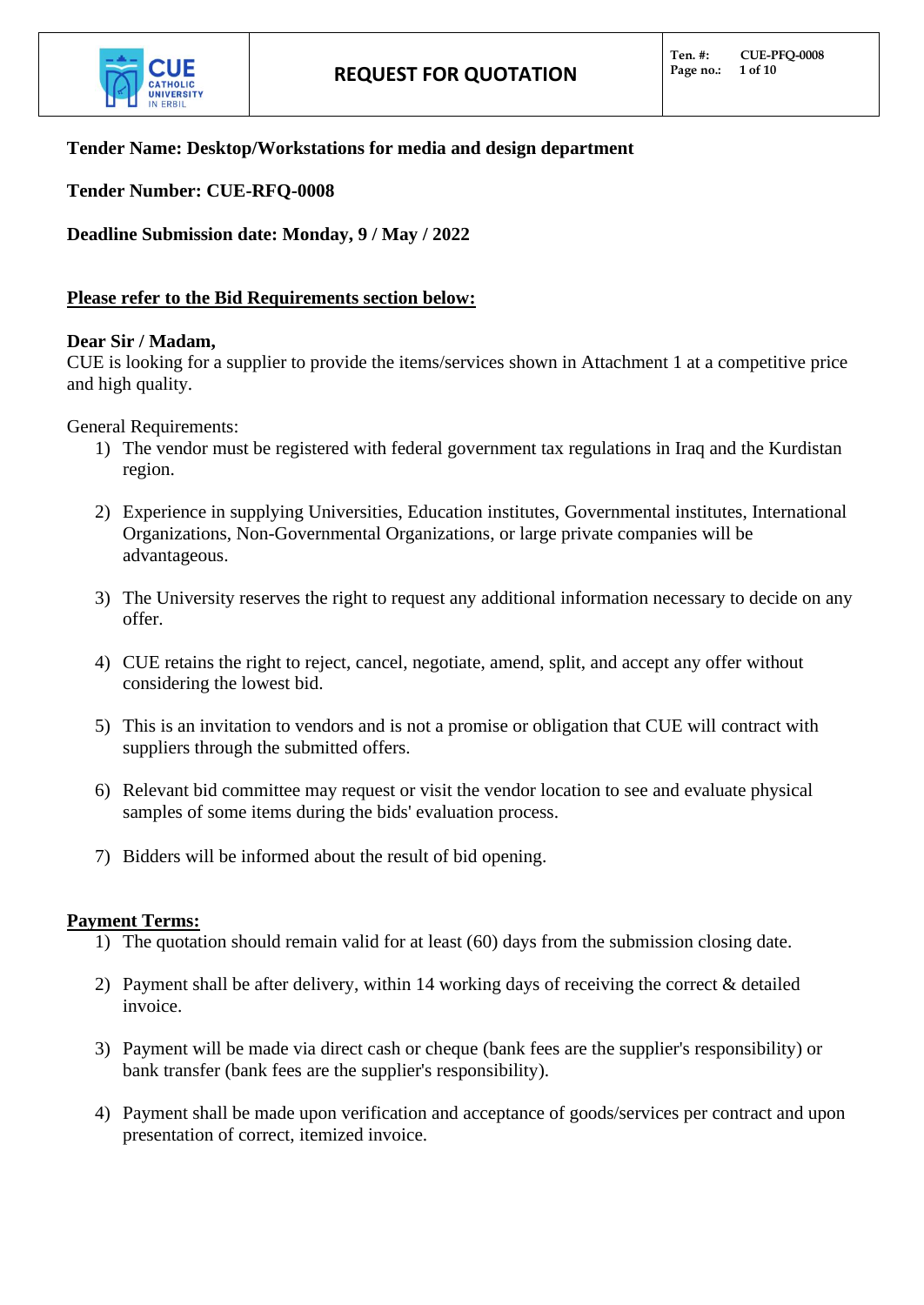

# **Requested Information**

The submission must include:

- Full legal address and contact details of the company
- Name of company's official owner and copy of their ID.
- Copy of company registration certificate.
- Evidence of previous similar works implementation, if any.
- Bank account information if available.
- The vendor must read, sign  $&$  stamp Attachment (2) related to SUPPLIER CODE OF CONDUCT.

## **Bid Requirements:**

Offers that do not meet the following will be automatically rejected regardless of price: Offers must be received before the stated deadline **Monday, 9 / May / 2022.**

- 1. Offers must include all information requested above.
- 2. Offers must include photos/Videos/Samples of the provided items by the vendor according to the request.
- 3. Unit prices must be provided for all line items. Offers that only include totals will be rejected.
- 4. Bids that include mistakes in calculations within the Bill of Quantities will be excluded from the competition.
- 5. The bid must be submitted to CUE in a sealed and stamped envelope. Any missing documents may cause the entire offer to be rejected.
- 6. Offers must be clean & clear from any mistakes, corrections, or deletions.
- 7. Offers must be complete, signed on a clear date, and stamped on all pages and attachments.
- 8. Bidders are not permitted to alter the offer after the closing date. However, any bidder may be requested to clarify an aspect of an offer in writing, but a change in the substance or price of the offer may not be sought, offered, or permitted.
- 9. Supplying the items will be through a contract that will be signed with the successful bidder.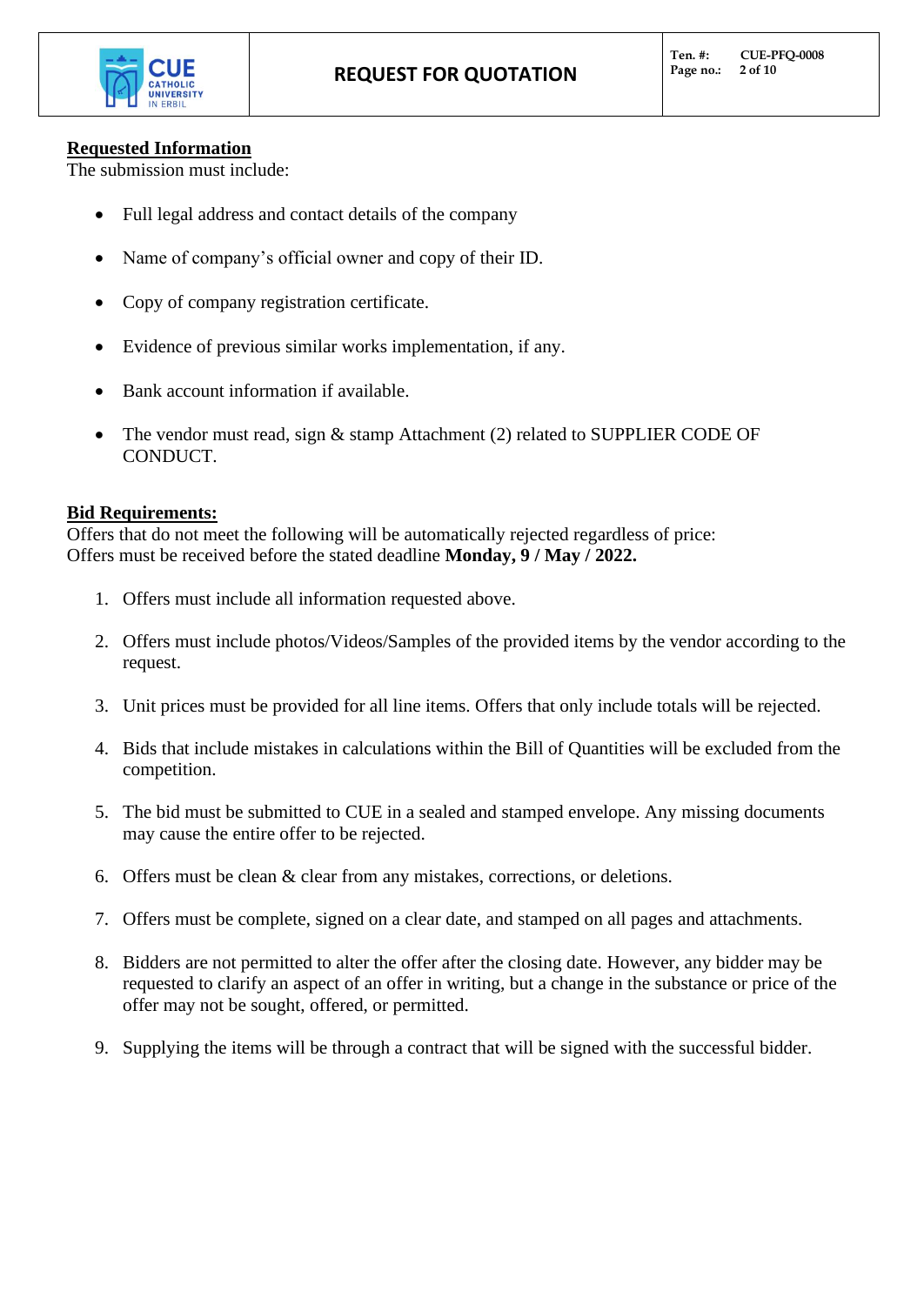

## **Delivery Instructions:**

All bids should reach CUE **(Monday, 9 / May / 2022)**

- 1- Submitted bids must be complete, stamped, and signed in a sealed and stamped envelope.
- 2- Bids should be delivered by hand to CUE Reception
- 3- CUE location: Erbil, Ankawa, 189 District, Baherka new road near Majdal Hotel and Gratus Hotel.

# **Contact information**

For any further information, please contact CUE through the following:

- 1- Email address: [procurement@cue.edu.krd.](mailto:procurement@cue.edu.krd)
- 2- Mobile no.: +9647507314903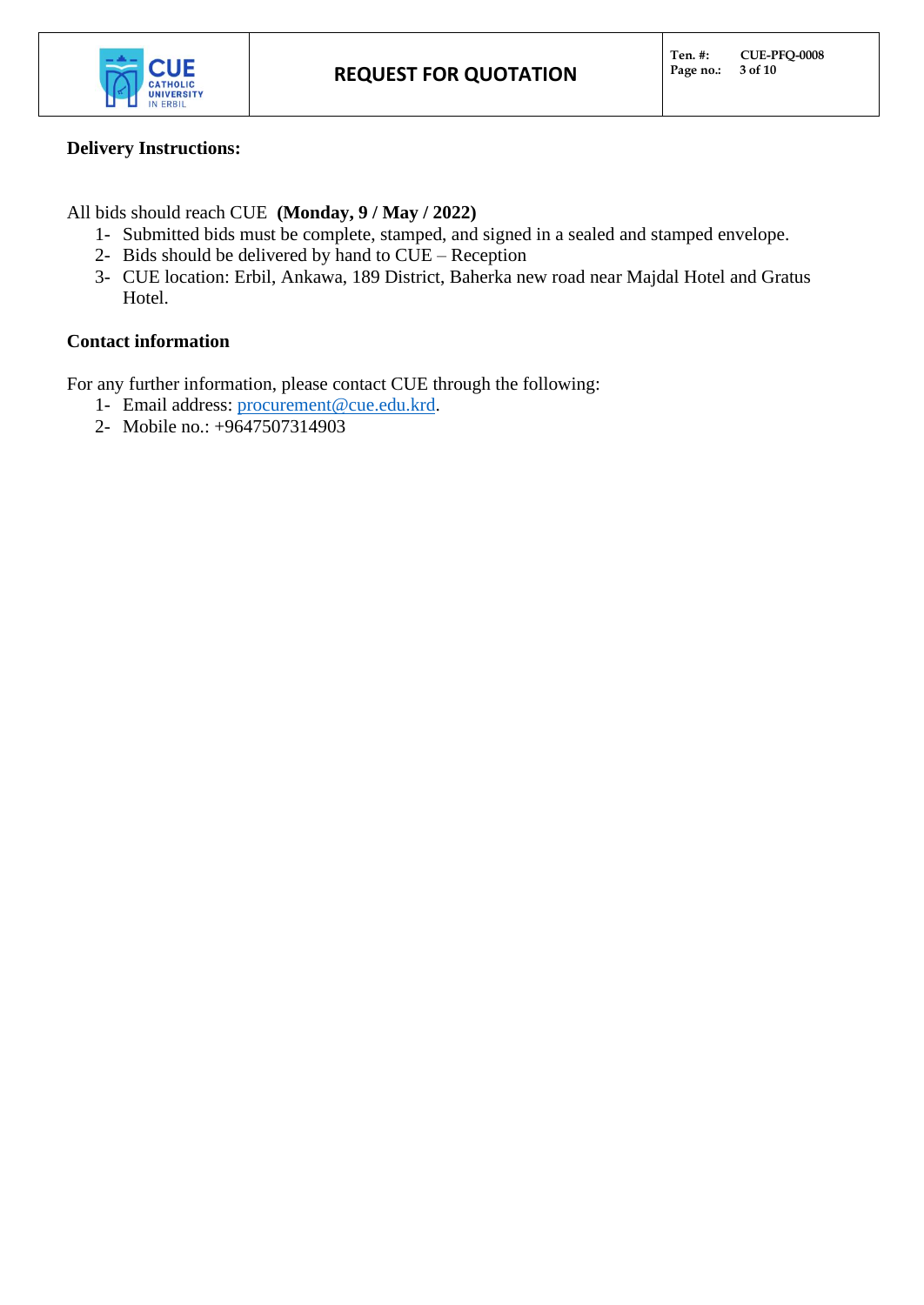

### **Company information**

Company name:

Legal address:

Telephone Number:

Company website:

Company registration number:

Authorized manager's Name:

Authorized manager's email:

Authorized manager's Mobile no.:

Other information:

Please indicate here below the number and title of the attachments you provide as evidence for the similar implemented works.

Full name of the authorized person:

Position:

Mobile no.:

Email address:

Date:

Signature and Stamp: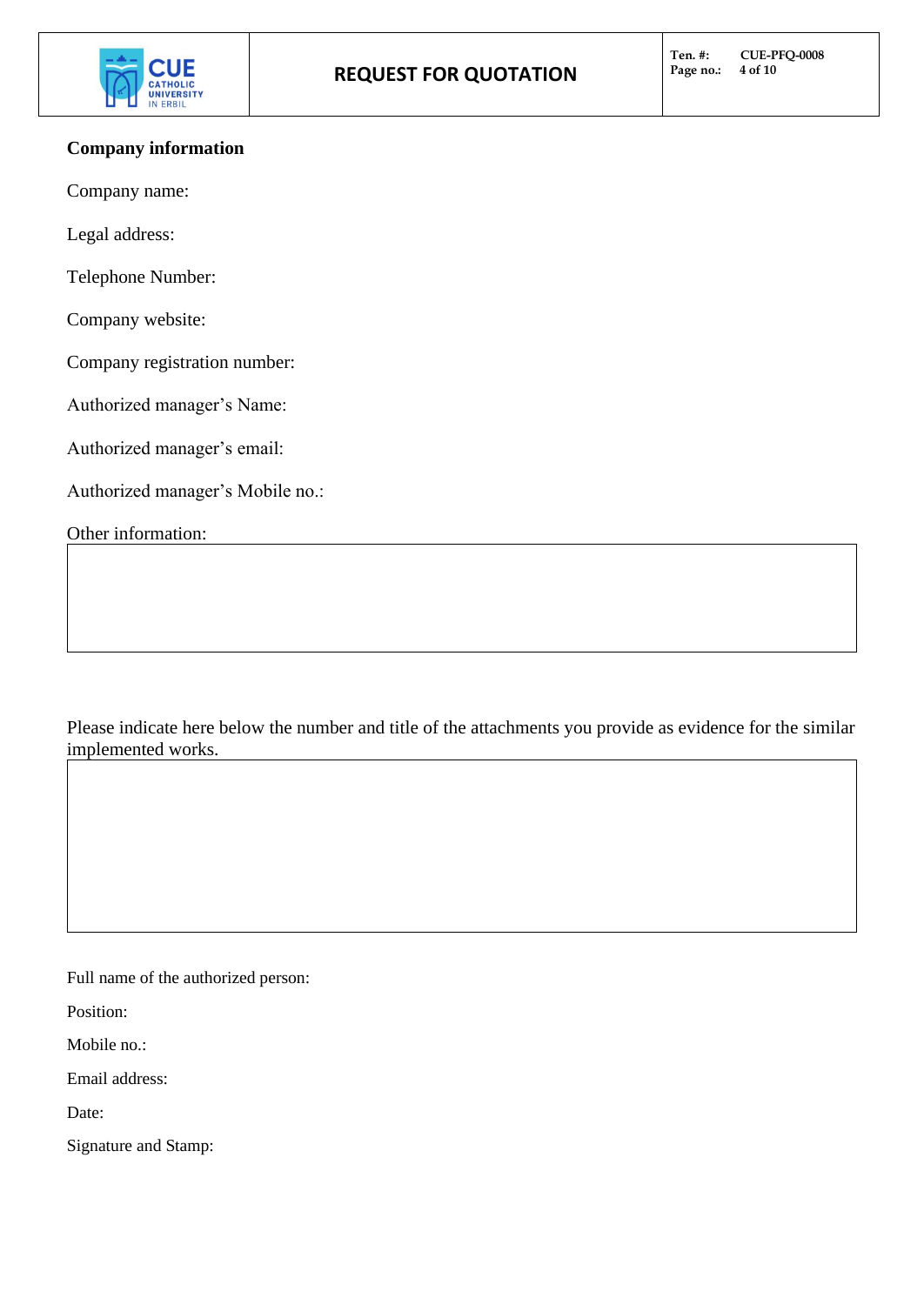

-

# **Attachment 1**

#### **Offered Prices Document**

Please fill the below table with the offered specifications:

The Vendor must offer same specification mentioned in the table.

| Item                | description, and                                             | <b>UOM</b> | <b>QTY</b> | Unit  | Total | Comments | time of  |
|---------------------|--------------------------------------------------------------|------------|------------|-------|-------|----------|----------|
|                     | specifications                                               |            |            | price | price | and      | delivery |
|                     |                                                              |            |            |       |       | Warranty |          |
|                     |                                                              |            |            |       |       | clause   |          |
|                     | CPU: Intel i7 12700K Or i7                                   |            |            |       |       |          |          |
|                     | 11700K Or i9 11700K                                          |            |            |       |       |          |          |
|                     |                                                              |            |            |       |       |          |          |
|                     | Any of above with 3.6GHz                                     |            |            |       |       |          |          |
|                     | Base Clock, Turbo Boost                                      |            |            |       |       |          |          |
|                     | 5GHz.                                                        |            |            |       |       |          |          |
|                     |                                                              |            |            |       |       |          |          |
|                     |                                                              |            |            |       |       |          |          |
|                     | <b>GPU</b>                                                   |            |            |       |       |          |          |
| Desktop/Workstation | (Graphics): Nvidia GeForce                                   | piece      | 15         |       |       |          | Maximum  |
|                     | RTX 3070, 8GB GDRR6, 256-                                    |            |            |       |       |          | 10 days  |
|                     | Bit HDMI/DP, Tri-Frozr 2                                     |            |            |       |       |          |          |
|                     | TORX Fan, 4.0 Ampere                                         |            |            |       |       |          |          |
|                     | Architecture RGB OC                                          |            |            |       |       |          |          |
|                     | Graphics Card. Or any matching                               |            |            |       |       |          |          |
|                     | specs with different brand                                   |            |            |       |       |          |          |
|                     |                                                              |            |            |       |       |          |          |
|                     | <b>Memory: Corsair Vengeance</b><br>LED, High Bandwidth 16GB |            |            |       |       |          |          |
|                     | (Or more) DDR4 3200MHz                                       |            |            |       |       |          |          |
|                     | CL16 OR Kingston Hyper X                                     |            |            |       |       |          |          |
|                     | Predator, High Bandwidth                                     |            |            |       |       |          |          |
|                     | 16GB (Or More) DDR4 up to                                    |            |            |       |       |          |          |
|                     | 4600MHz CL17.                                                |            |            |       |       |          |          |
|                     |                                                              |            |            |       |       |          |          |
|                     | Storage: Samsung 870 QVO 1                                   |            |            |       |       |          |          |
|                     | TB SATA 2.5 Inch Internal                                    |            |            |       |       |          |          |
|                     | Solid-State Drive (SSD)                                      |            |            |       |       |          |          |
|                     | OR Seagate FireCuda 530                                      |            |            |       |       |          |          |
|                     | ZP2000GM3A013 1TB Solid                                      |            |            |       |       |          |          |
|                     | State Drive - M.2 2280                                       |            |            |       |       |          |          |
|                     | Internal - PCI Express NVMe.                                 |            |            |       |       |          |          |
|                     | <b>Screen Monitor:</b>                                       |            |            |       |       |          |          |
|                     |                                                              |            |            |       |       |          |          |
|                     | 27-Inch or higher WQHD<br>2560x1440 Resolution IPS           |            |            |       |       |          |          |
|                     | Monitor with Infinity Edge                                   |            |            |       |       |          |          |
|                     | Bezels, Black.                                               |            |            |       |       |          |          |
|                     |                                                              |            |            |       |       |          |          |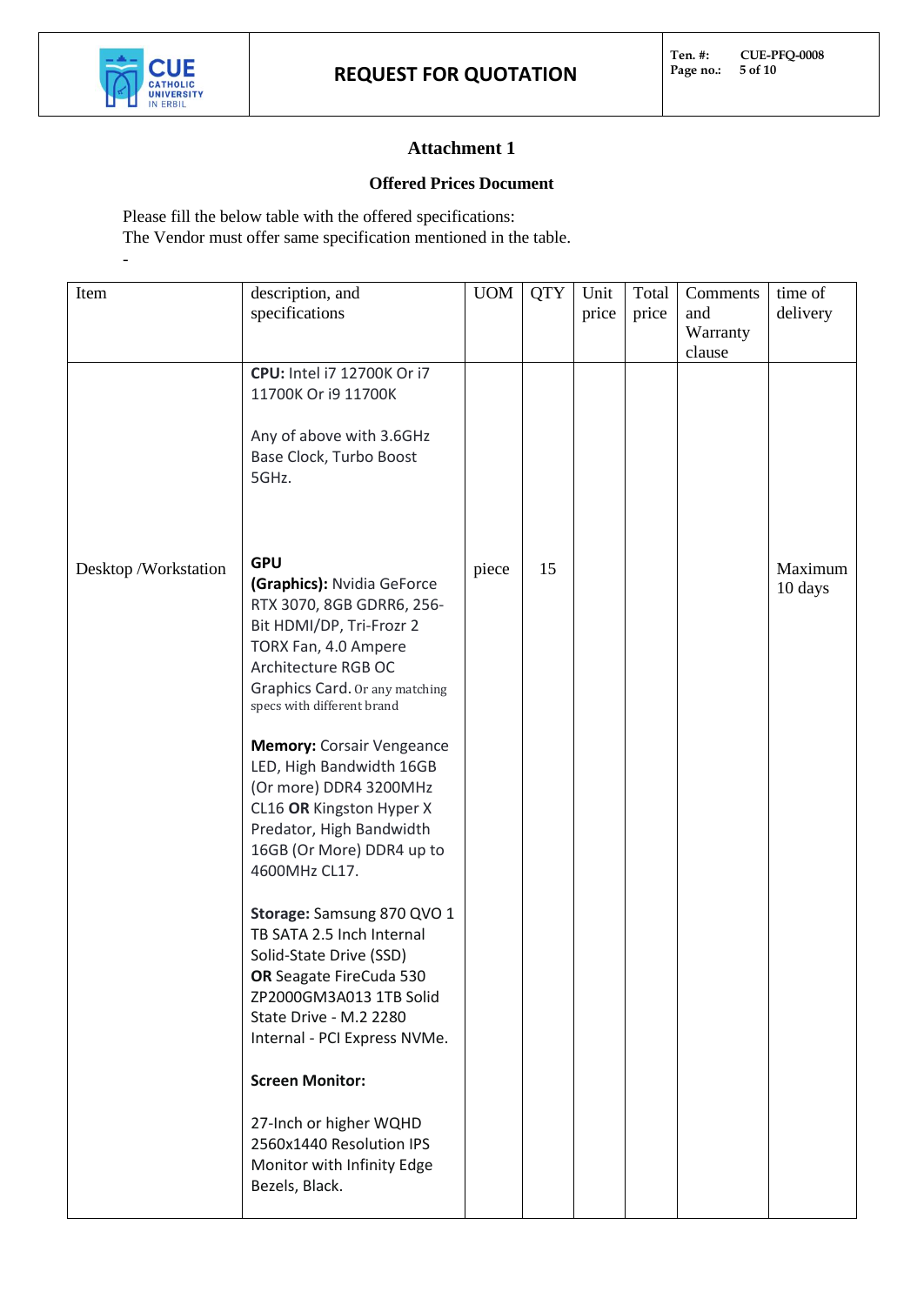

| Sound Card: ASIO or any<br>Microsoft built Sound Card.<br>Mouse + Keyboard                                 |  |  |  |
|------------------------------------------------------------------------------------------------------------|--|--|--|
| <b>Operating System (OS):</b><br>Windows 10 64bit Latest<br>Version or Windows 11 64bit<br>Latest Version. |  |  |  |

Offer validity duration:

Any other remarks:

Full name of the authorized person:

Position:

Mobile no.:

Email address:

Date:

Signature and Stamp: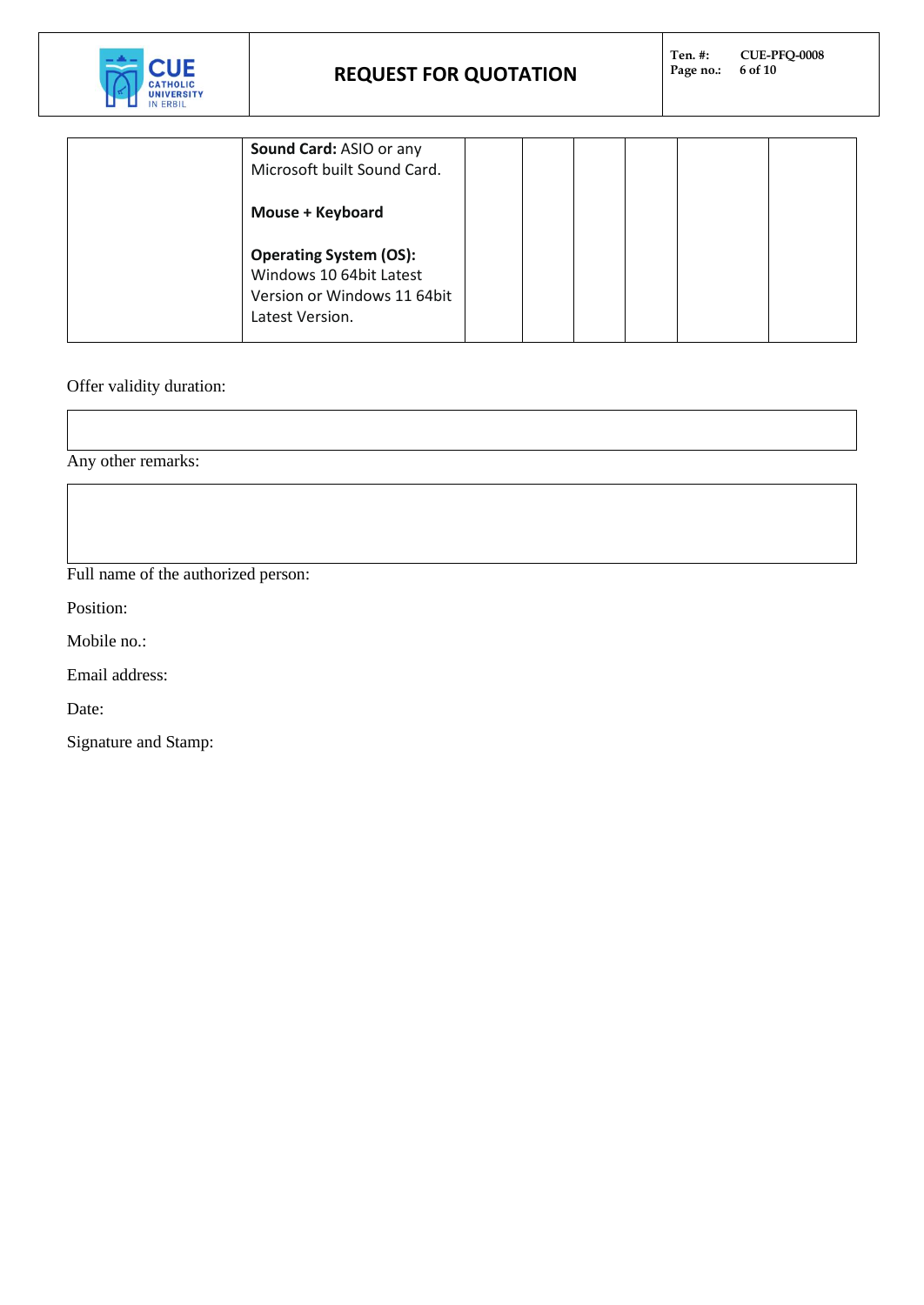

## **Attachment 2**

### **Supplier Code of Conduct**

**At Catholic University in Erbil, we believe acting ethically and responsibly is the right thing to do and will lead to better execution of our responsibilities. CUE has adapted UN's Supplier Code of Conduct to clarify our global expectations in the areas of work integrity, respect for fundamental human rights, social justice, and human dignity, and respect for the equal rights of men and women serves as overarching values to which suppliers of goods and services to the CUE are expected to adhere.** 

#### 1. Scope of Application

The provisions of this Code of Conduct set forth the CUE's expectations for all suppliers registered with the CUE or with whom it does business. The CUE expects that these principles apply to suppliers and their employees, parent, subsidiary or affiliate entities, and subcontractors. The CUE expects suppliers to ensure that this Code of Conduct is communicated to their employees, parent, subsidiary, affiliated entities, and any subcontractors. It is done in the local language and in a manner that is understood by all.

#### 2. Continuous Improvement

The provisions as set forth in this Code of Conduct provide the minimum standards expected of suppliers to the CUE. The CUE expects suppliers to strive to exceed both international and industry best practices. The CUE also expects that its suppliers encourage and work with their own suppliers and subcontractors to ensure that they also strive to meet the principles of this Code of Conduct. The CUE recognizes that reaching some of the standards established in this Code of Conduct is a dynamic rather than static process and encourages suppliers to continually improve their workplace conditions accordingly.

3. Management, Monitoring and Evaluation

The CUE expects that suppliers, at a minimum, have established clear goals toward meeting the standards set forth in this Code of Conduct. The CUE expects that its suppliers will establish and maintain appropriate management systems related to the content of this Code of Conduct, and that they actively review, monitor and modify their management processes and business operations to ensure they align with the principles set forth in this Code of Conduct. Supplier participants in the Global Compact are strongly encouraged to operationalize its principles and to communicate their progress annually to stakeholders. The CUE may monitor that milestones have been set and management systems have been put in place to ensure that the principles set out in this Code of Conduct have been met and failure to do so may impact the future ability of a supplier to do business with the CUE. To review the progress of suppliers and subcontractors in implementing the Code of Conduct, the CUE may take various supporting initiatives, including requesting suppliers to commit to the Global Compact, to self-certify that they comply with the Code of Conduct and, in some cases, to conduct on site evaluations and inspections of supplier facilities and those of their subcontractors.

#### **Labor**

4. Freedom of Association and Collective Bargaining: CUE expects its suppliers to recognize the freely-exercised right of workers, without distinction, to organize, further and defend their interests and to bargain collectively, as well as to protect those workers from any action or other form of discrimination related to the exercise of their right to organize, to carry out trade union activities and to bargain collectively.

5. Forced or Compulsory Labor:

The CUE expects its suppliers to prohibit forced or compulsory labor in all its forms.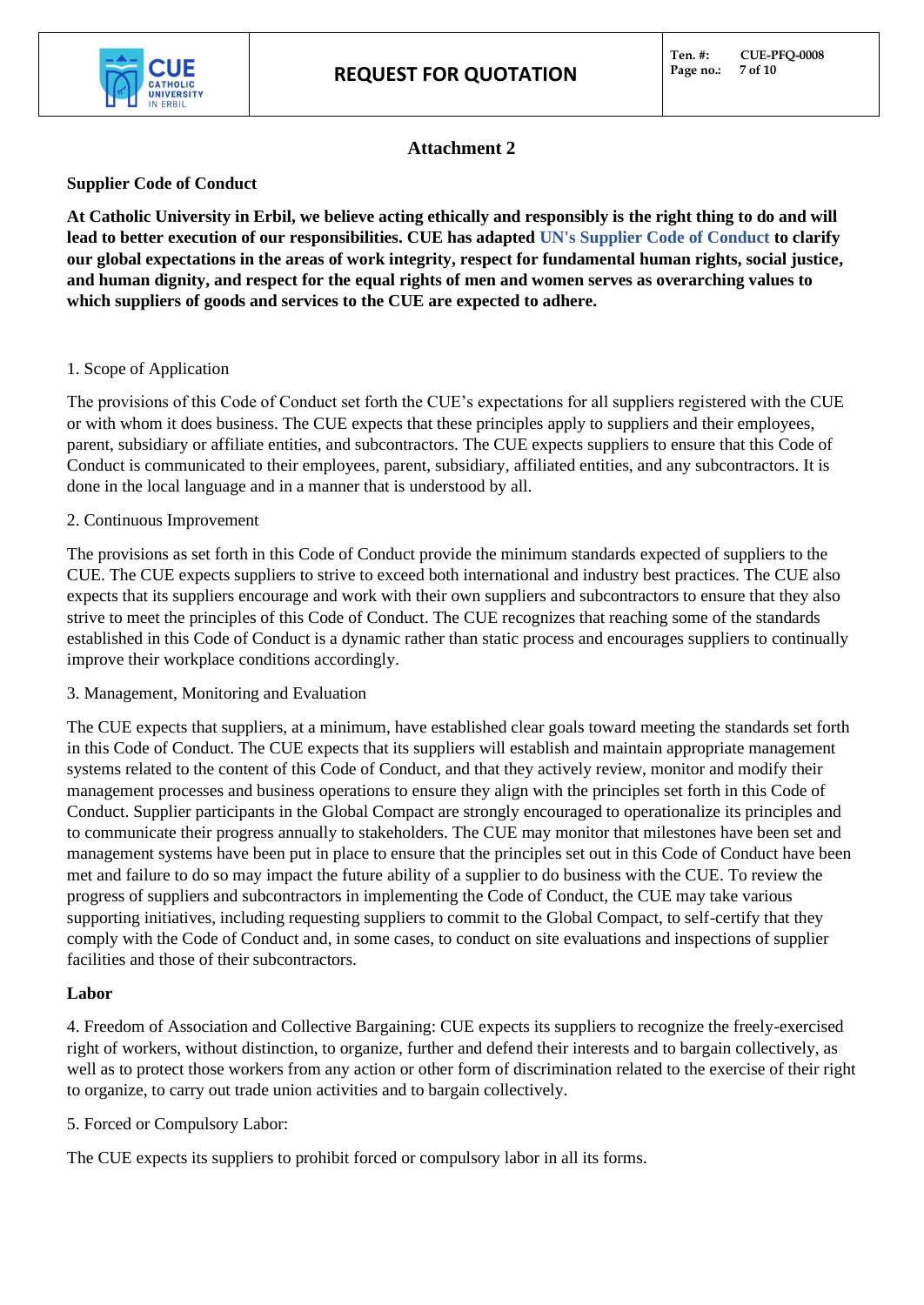

#### 6. Child Labor:

The CUE expects its suppliers not to employ: (a) children below 14 years of age or, if higher than that age, the minimum age of employment permitted by the law of the country or countries where the performance, in whole or in part, of a contract takes place, or the age of the end of compulsory schooling in that country or countries, whichever is higher; and (b) persons under the age of 18 for work that, by its nature or the circumstances in which it is carried out, is likely to harm the health, safety or morals of such persons.

### 7. Discrimination:

The CUE expects its suppliers to ensure equality of opportunity and treatment in respect of employment and occupation without discrimination on the grounds of race, color, sex, religion, political opinion, national extraction or social origin and such other ground as may be recognized under the national law of the country or countries where the performance, in whole or in part, of a contract, takes place.

8. Wages, Working Hours, and Other Conditions of Work:

The CUE expects its suppliers to ensure the payment of wages in legal tender, at regular intervals no longer than one month, in full and directly to the workers concerned. Suppliers should keep an appropriate record of such payments. Deductions from wages are permitted only under conditions and to the extent prescribed by the applicable law, regulations, or collective agreement. Suppliers should inform the workers concerned of such deductions at each payment. The wages, hours of work, and other work conditions provided by suppliers should be not less favorable than the best conditions prevailing locally for work of the same character performed in the trade or industry concerned in the area where work is carried out.

#### 9. Health and Safety

The CUE expects its suppliers to ensure, so far as is reasonably practicable, that: (a) the workplaces, machinery, equipment and processes under their control are safe and without health risk; (b) the chemical, physical and biological substances and agents under their control are without health risk when the appropriate measures of protection are taken; and (c) where necessary, adequate protective clothing and protective equipment are provided to prevent, so far as is reasonably practicable, risk of accidents or of adverse effects to health.

## **HUMAN RIGHTS**

#### 10. Human Rights:

The CUE expects its suppliers to support and respect the protection of internationally proclaimed human rights and to ensure that they are not complicit in human rights abuses.

11. Harassment, Harsh or Inhumane Treatment

The CUE expects its suppliers to create and maintain an environment that treats all employees with dignity and respect and will not use any threats of violence, sexual exploitation or abuse, verbal or psychological harassment or abuse. No harsh or inhumane treatment, coercion, or corporal punishment of any kind is tolerated, nor is there to be the threat of any such treatment.

#### 12. Mines:

The CUE expects its suppliers not to engage in the sale or manufacture of anti-personnel mines or components utilized in the manufacture of anti-personnel mines.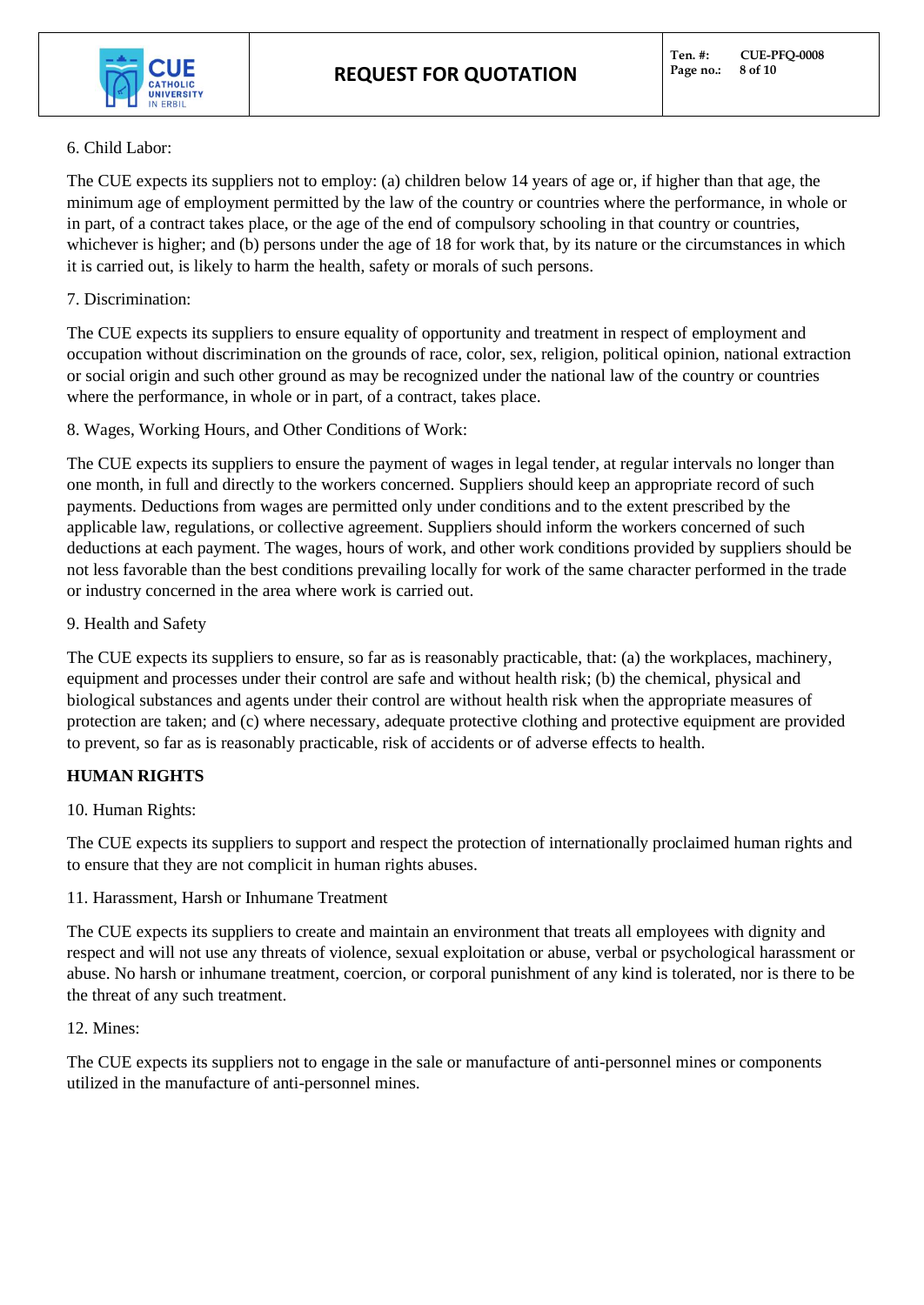

#### **Environment:**

13. Environmental:

The CUE expects its suppliers to have an effective environmental policy and comply with existing legislation and regulations regarding protecting the environment. Suppliers should, wherever possible, support a precautionary approach to environmental matters, undertake initiatives to promote greater environmental responsibility, and encourage the diffusion of environmentally friendly technologies implementing sound life-cycle practices.

14. Chemical and Hazardous Materials

Chemical and other materials posing a hazard if released to the environment are to be identified and managed to ensure their safe handling, movement, storage, recycling or reuse and disposal.

#### 15. Wastewater and Solid Waste

Wastewater and solid waste generated from operations, industrial processes and sanitation facilities are to be monitored, controlled and treated as required before discharge or disposal.

#### 16. Air Emissions:

Air emissions of volatile organic chemicals, aerosols, corrosives, particulates, ozone-depleting chemicals, and combustion by-products generated from operations are to be characterized, monitored, controlled and treated prior to discharge or disposal.

#### 17. Minimize Waste, Maximize Recycling

Waste of all types, including water and energy, are to be reduced or eliminated at the source or by practices such as modifying production, maintenance and facility processes, materials substitution, conservation, recycling and reusing materials.

#### **Ethical Conduct**

#### 18. Corruption

The CUE expects its suppliers to adhere to the highest standards of moral and ethical conduct, to respect local laws and not engage in any form of corrupt practices, including but not limited to extortion, fraud, or bribery.

#### 19. Conflict of Interest

CUE suppliers are expected to disclose to the CUE any situation that may appear as a conflict of interest, and disclose to the CUE if any CUE official or professional under contract with the CUE may have an interest of any kind in the supplier's business or any kind of economic ties with the supplier.

#### 20. Gifts and Hospitality

The CUE has a "zero tolerance" policy and does not accept any type of gift or any offer of hospitality. The CUE will not accept any invitations to sporting or cultural events, offers of holidays or other recreational trips, transportation, or invitations to lunches or dinners. The CUE expects its suppliers not to offer any benefit such as free goods or services, employment or sales opportunity to a CUE staff member in order to facilitate the suppliers' business with the CUE.

21. post-employment restrictions:

Post-employment restrictions may apply to CUE staff in service and former CUE staff members who participated in the procurement process if such persons had prior professional dealings with suppliers. CUE suppliers are expected to refrain from offering employment to any such person for a period of one year following separation from service.